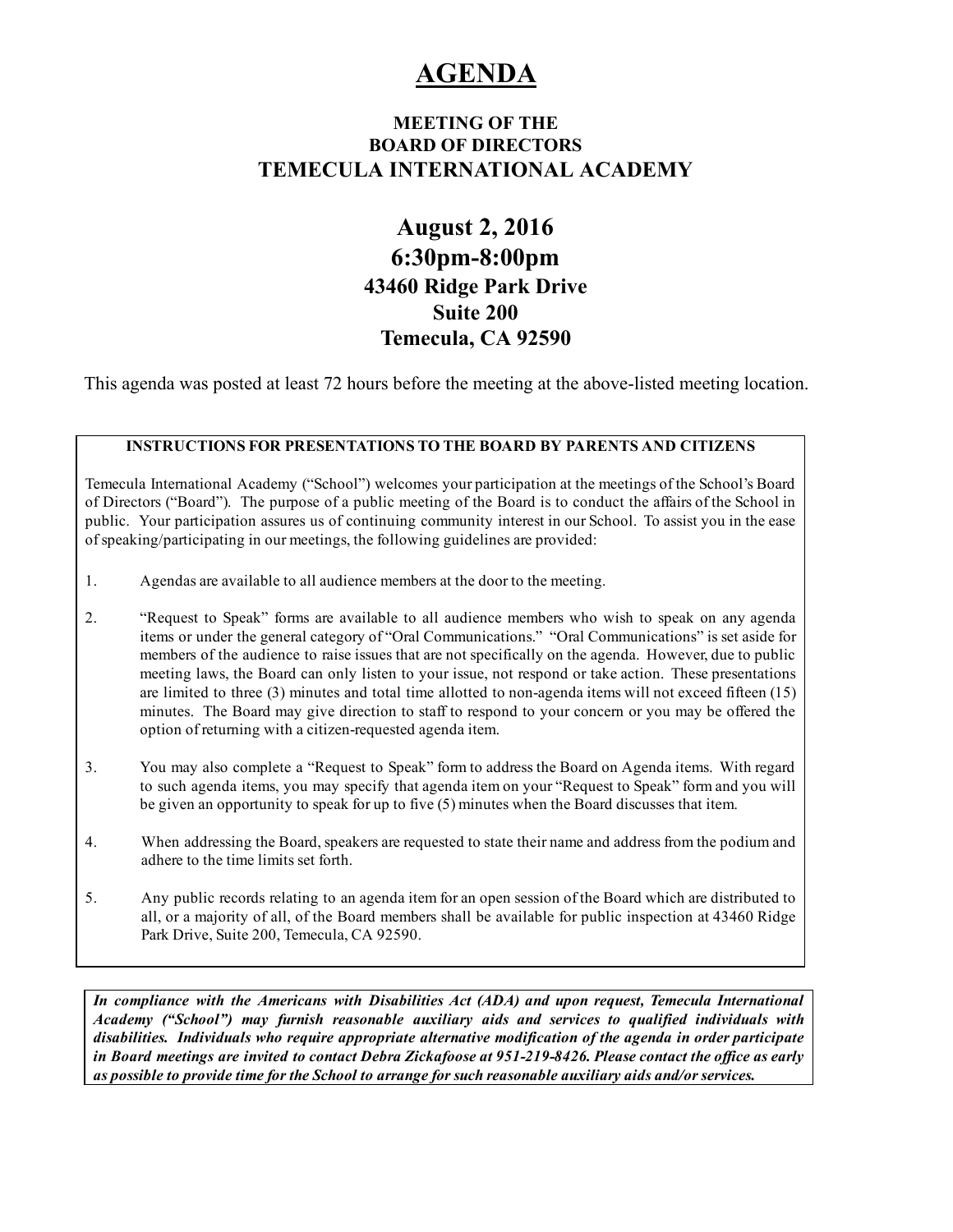#### I. PRELIMINARY

- A. **CALL TO ORDER**
- B. ROLL CALL & ESTABLISHMENT OF QUORUM
- C. PLEDGE OF ALLEGIANCE
- D. APPROVAL OF JULY 26, 2016 MINUTES
- E. **APPROVAL OF AGENDA**

#### II. COMMUNICATIONS

#### A. ORAL COMMUNICATIONS

ORAL COMMUNICATIONS: Non-agenda items: no individual presentation shall be for more than three (3) minutes and the total time for this purpose shall not exceed fifteen (15) minutes. Ordinarily, Board members will not respond to presentations and no action can be taken due to California's public meeting laws. However, the Board may give direction to staff following a presentation.

#### III. CONSENT ITEMS

A. None

#### IV. ITEMS SCHEDULED FOR DISCUSSION AND/OR ACTION

- A. REVIEW OF BYLAW REVISIONS AND APPROVAL
- B. DISCUSSION AND APPROVAL OF AN EXECUTIVE SESSION POLICY
- C. APPROVAL OF REVISED JULY 26, 2016 AGENDA ITEMS M and O a. relecting board approval language
- D. APPOINTMENT OF CHAIRPERSON and VICE CHAIRPERSION AND ANY OTHER OFFICERS

#### E. APPOINTMENT OF COMMITTEE CHAIRPERSONS

- a. Charter Petition Committee
- b. Finance and Budget Committee
- c. Political Community Outreach

### F. REVIEW OF REPORTING STRUCTURE FOR COMMITTEE CHAIRS